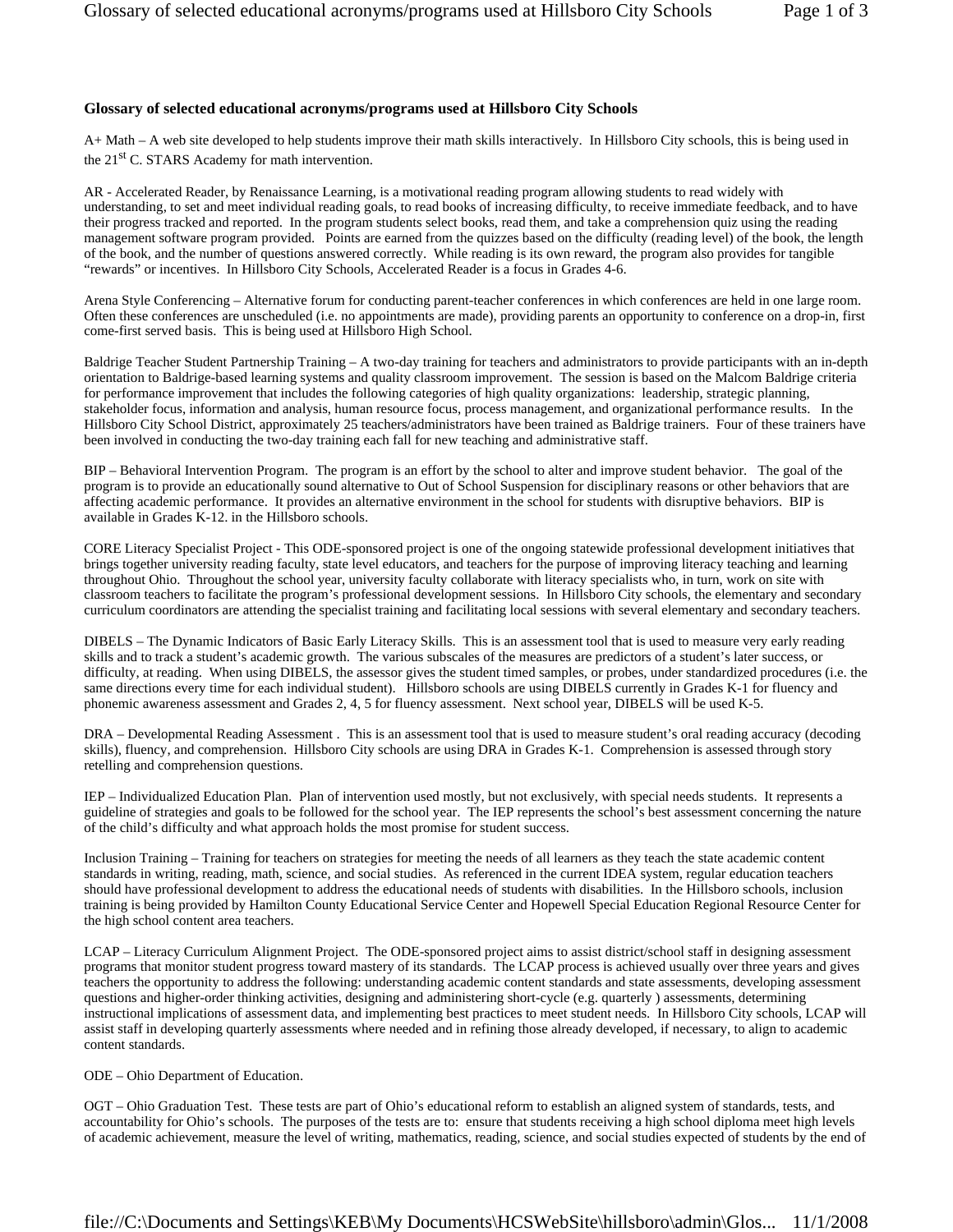10<sup>th</sup> Grade, and meet the federal requirements for high school testing.

OMAP – Ohio Mathematics Academy Program. The program was developed for Grades 7-10 mathematics teachers to improve the capacity of mathematics educators to know, understand, and implement the math academic content standards. OMAP gives teachers an opportunity to build the knowledge and skill levels, learn about specific tools and strategies of instruction, collaborate and problem solve with their peers.

Orton-Gillingham – This reading approach is language=-based, multisensory, structured, cumulative and cognitive. It is an intensive, sequential phonics-based system that teaches the basics of word formation before whole meanings and utilizes the three learning modalities through which people learn – visual, auditory, and kinesthetic. In Hillsboro City schools, Orton-Gillingham is being piloted with a small number of students in Grades 9-12. In addition, a similar approach called the Herman Method is being used with small groups of students in Grades 1-5. The Herman Method, which evolved from the Orton-Gillngham philosophy, is a multisensory approach that helps students compensate for their visual and auditory processing problems when learning to read.

Parapro Assessment – This assessment was developed (by Educational Testing Service ) in response to the No Child Left Behind Act which requires that paraprofessionals serving in an instructional capacity (e.g. instructional aides) meet these criteria before January 8, 2006: obtain an associates degree, complete two years of college, or pass the Parapro Assessment. The assessment measures skills and knowledge in reading, mathematics, and writing as well as the ability to apply those skills and knowledge to assist in classroom instruction. In the Hillsboro City School District, this assessment is provided online for paraprofessional staff to take the test locally.

Pathwise – This includes the material used in a two-day training for all teacher mentors.

Positive Discipline (in the Classroom) – This is a research-based classroom management program that empowers teachers with skills to build their students' sense of community, prepare them for successful living, and increase academic achievement. Experiential learning methods provide teachers with skills to help students practice better cooperation, social skills, self-direction, responsibility, and mutual respect in the classroom. In the Hillsboro schools, training on Positive Discipline will be offered by the Wilmington College Peace Resource Center and will be available to teachers in Grades K-5.

Positive Behavior Intervention Supports – An ODE-sponsored program to support the discipline requirements of the Individuals with Disabilities Education Act (IDEA). This program is a systematic approach consisting of universal, research-based supports used throughout the school building for improving student behavior. In the Hillsboro schools, the program will be implemented in Grades 6-12 through the following components: (1) staff survey to identify student behavior problem areas in each building; (2) development of building discipline plan; and (3) three-day training provided by Hopewell Special Education Regional Resource Center for teachers on classroom management and targeted student behavior intervention strategies.

Praxis – A state assessment for beginning teachers. Entry year teachers must pass Praxis in order to be eligible for their initial teaching license.

Progress Book – A program provided by Software Answers and Miami Valley Educational Computer Association (MVECA), a consortium of 24 school districts in Clark, Clinton, Greene, Highland and Fayette counties that provides a variety of district/school computer and technology services. Progress Book components include: Grade Book for recording classroom grades, homeroom and period by period attendance, and reports. In the Hillsboro schools, Progress Book has been implemented in Grades 6-12.

QIT – Quality Improvement Tool. This is a tool to track progress on the District's Improvement Plan strategies. QIT meetings are held quarterly with the administrative team members for K-5, 6-12 and central office to review improvement targets and building/district activities that have been planned to meet these targets. A report of the QIT meetings is prepared for distribution to the Board of Education and the administrative team.

Read 180 – This is a comprehensive reading program provided by Scholastic. The program, focused on assisting struggling readers, consists of software for instructional reading, teacher-directed instruction, audiobooks and paperback books for independent reading.

Hillsboro City schools is currently using Read 180 in Grades 6-12 and as part of the reading intervention component of 21<sup>st</sup> C. STARS Academy after school program (see below).

Saxon Math – A skills-based math program that distributes the instruction, practice, and assessment throughout the academic year. Complex math concepts are broken into related increments that are systematically distributed across a grade level; each increment builds on the foundation of earlier increments. Practice of each increment is distributed continually as well to ensure that concepts are committed to students' long term memory and that students achieve automaticity of basic math skills. In Hillsboro City schools, Saxon Math is being piloted in Grades 1-3.

S.R.I. – Scholastic Reading Inventory. This is a computer-adaptive reading assessment and progress monitoring tool. Hillsboro City schools is using this in Grades 7-8.

 $21<sup>st</sup>$  C. STARS Academy – Student Training for Achievement, Recreation, and Success Academy, i.e. the Hillsboro City Schools  $21<sup>st</sup>$  C.

Community Learning Center Project . This project is funded through the 21<sup>st</sup> C. Community Learning Center Grant for a five-year period. (2004-05 funding is \$300,000). STARS Academy, a partnership between the school district and the Highland County YMCA, Southern State Community College, and the Ohio State University Extension Service, provides an after school mall program primarily for at-risk students in Grades 6-10. The program consists of a format of 3 modules: academic/intervention/tutoring in reading and math or structured homework assistance; snack time; and a choice of recreation/enrichment/special interest activities. The program sessions are held Monday